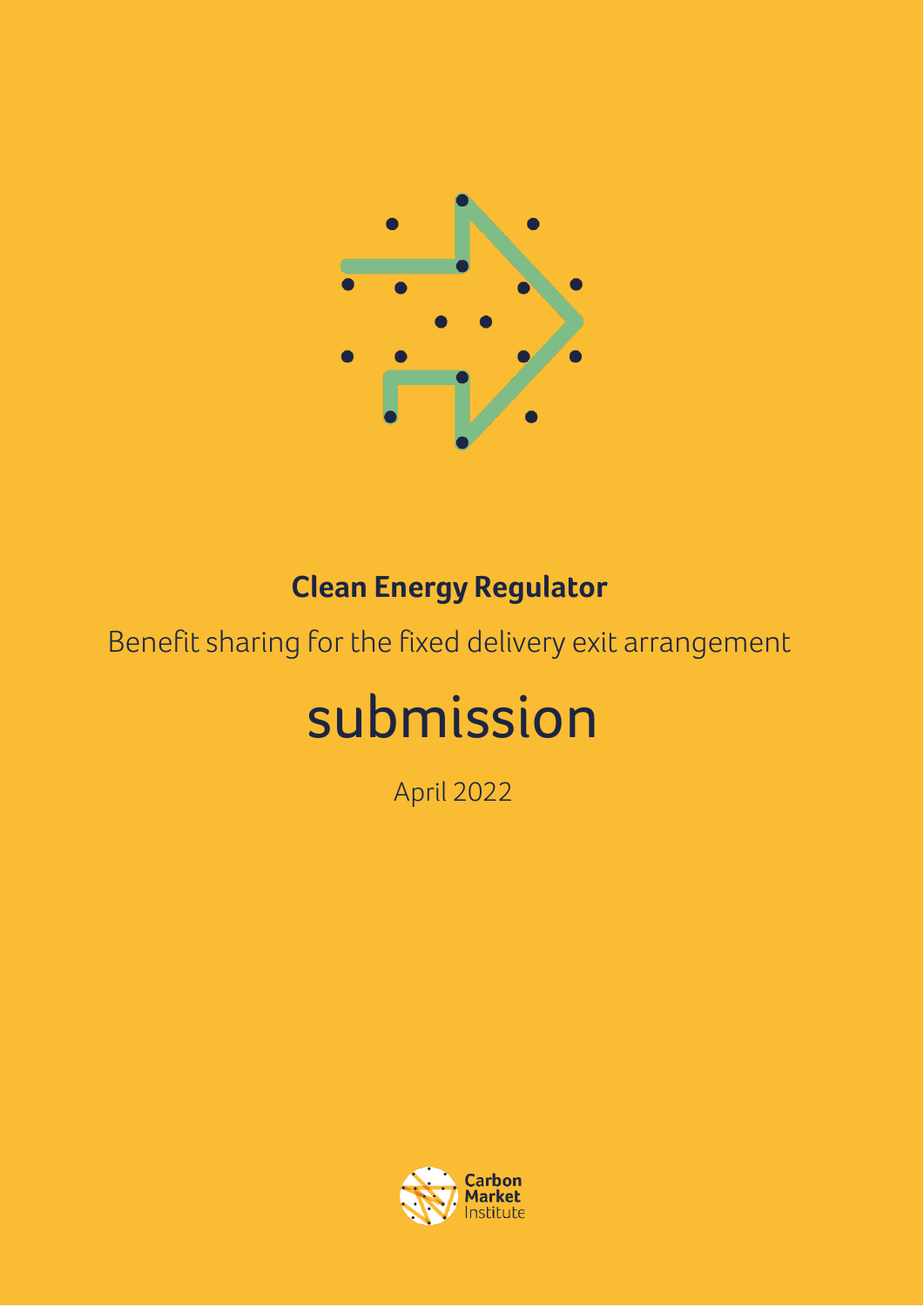

#### **About the Carbon Market Institute**

The Carbon Market Institute (CMI) is the independent industry association for business leading the transition to netzero emissions. CMI has over 130 corporate and associate members representing the spectrum of business engaged in emissions reduction and carbon sequestration from primary producers to emissions intensive companies. CMI's 2050 vision is for a prosperous, climate-resilient net-zero emissions world. Our mission is to help business manage risks and capitalise on opportunities in the transition to a net-zero emissions economy.

#### **A. Introduction**

As announced without public consultation on 4 March 2022, current holders of fixed delivery contracts will now be able to pay an exit fee to be released from fixed delivery obligations to the Commonwealth under [a new](http://www.cleanenergyregulator.gov.au/About/Pages/News%20and%20updates/NewsItem.aspx?ListId=19b4efbb-6f5d-4637-94c4-121c1f96fcfe&ItemId=1067)  [initiative](http://www.cleanenergyregulator.gov.au/About/Pages/News%20and%20updates/NewsItem.aspx?ListId=19b4efbb-6f5d-4637-94c4-121c1f96fcfe&ItemId=1067) being offered by the agency, rather than potentially exercising buyers' market damages clauses as currently set out in Government contracts.

The exit arrangement has been designed to build on existing provisions in the Emissions Reduction Fund (ERF) contracts that allow contract holders to pay a penalty for defaulting on a given milestone delivery of Australian carbon credit units (ACCUs). This new exit arrangement was deliberately designed as a "minimal change" so rights under the ERF contract were not substantially altered.

Following this announced change, the Clean Energy Regulator has called for submissions on how benefits sharing arrangements should be managed to avoid perverse outcomes for market participants, and for the market more broadly.

*Acknowledging the short timeline and competing industry challenges and developments, CMI has presented a truncated response, which is outlined below. We note that the positions put forward are not representative of any CMI individual, member company, or industry sector.*

#### **B. CMI Position**

The Carbon Market Institute notes its public position that the initial exit window for fixed carbon abatement contracts should be postponed until 1 July 2022, to enable proper consultation with landholders, traditional owners and other project stakeholders. More detail on this position can be found [here.](https://carbonmarketinstitute.org/2022/03/18/cmi-requests-postponement-of-initial-cac-exit-window/)

The Carbon Market Institute (CMI) is supportive of the Clean Energy Regulator's (CER) decision to undertake a consultation on benefits sharing arrangements, however, is concerned that the limited scope, short timeframe and submission-based mode of consultation will not provide enough information to avoid perverse outcomes in administering these changes.

CMI's high-level positions are outlined below.

- 1. The CER should greatly expand and extend its consultation process to ensure equal opportunity for all stakeholders to provide informed, independent feedback, as the current scope and timeframe of this consultation is not appropriately linked to the scale of impact of this change on the market.
- 2. The Government should ensure clear understanding of how decisions made here regarding the release of an unknown level of ACCU supply into the market will interact with other interlinked political and policy decisions that are yet to be determined.
- 3. In developing benefits sharing arrangements, the CER should have regard to the obligations of carbon service provider signatories as set out in the Australian Carbon Industry Code of Conduct, particularly as they relate to ethical conduct, provision of information and financial advice, disclosure and independent advice, complaints handling, and engagement with the Code Administrator.

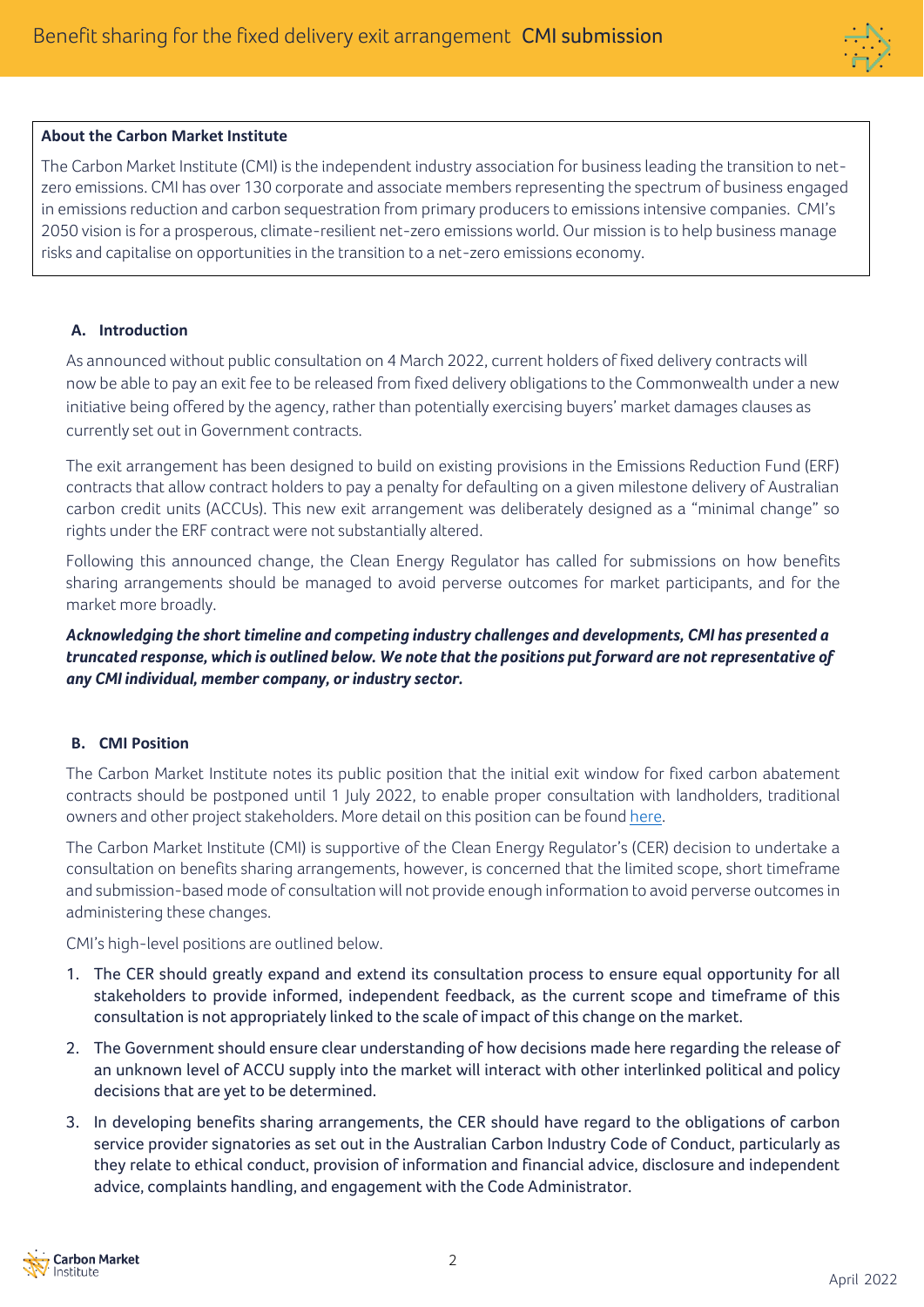

- 1. The CER should greatly expand and extend its consultation process to ensure equal opportunity for all stakeholders to provide informed, independent feedback, as the current scope and timeframe of this consultation is not appropriately linked to the scale of impact of this change on the market.
	- A short, submission-based consultation window does not appropriately receive views of project stakeholders including landholders, traditional owners, farmers and regional communities. This sort of consultation does not enable project stakeholders the time to become fully informed of the impacts of these decisions on their farm businesses, nor does it allow them to actively engage in the process. Given the focus of thissubmission is around benefits sharing, the CER should invest in more active engagement with those that it seeks to protect in these benefits sharing relationships.
	- The CER should clarify and make public the legal, financial and taxation implications (from contractual changes and tax treatment of exit fees paid) that may impact non-CSP project stakeholders, so as to enable consultation with fully informed stakeholders. This is particularly important as project and sales contract structures and business models differ from project to project, and may require different treatment based on whether:
		- o project stakeholders that are engaged in project or ACCU sales contracts as a proponent, as either an individual, a corporation or a trust entity; or
		- o the carbon service provider's role is to act as an Aggregator, Agent or proponent.
	- The submission-based mode and limited timeframe of this consultation significantly impacts carbon service providers' ability to appropriately consult with their clients, as required under their Australian Financial Service Licence; and for Signatories, their obligations under the Australian Carbon Industry Code of Conduct requirements. This includes engagement with a range of clients, eligible interest holders, including Native Title Holders (and claimants), farmers, landowners, pastoralists, site owners, business owners, landlords, tenants, banks and subnational governments.
	- We note with concern that this consultation makes no mention of engagement with related parties particularly Indigenous or Native Title stakeholders that have linked co-benefits embedded in projects and should arguably share in any financial premiums received from sale into voluntary markets.
	- CMI notes that under the current arrangements outlined by the CER, there are market concerns that the exit fee option provides unequal opportunity for market participants to benefit from this option. Established market participants with mature projects due for delivery of units within the delivery window are disproportionately positioned to benefit from this option. Newer market participants/entrants with more immature projects that are yet to deliver units (or are due to deliver units outside the delivery window) are excluded from achieving the same gains. This option should be implemented in a way that provides even benefit across the cohort of supply side market participants, and allows equal benefit sharing opportunities across the market.
	- On specific benefits sharing arrangements, implementation could include (but would require proper investigation to assess appropriate limits and levels):
		- o Absolute or % limits on abatement volumes that a contract holder can claim in a delivery period;
		- o a phased or 'pro-rata' approach to ensure a specific quantum of abatement is released across a three to five-year period.
		- o a minimum threshold of benefits that must be shared with project stakeholders (e.g. the majority, if not all benefits (less CSP administrative costs) being passed onto project stakeholders). Note that minimum benefits and thresholds should be appropriately and actively consulted on with a wide range of project stakeholders across the country.
		- o that the CER should ensure that all CSPs, regardless of business model, role, project or ACCU sales contracts, must have the informed consent of appropriate project stakeholders (as required by the Australian Carbon Industry Code of Conduct).

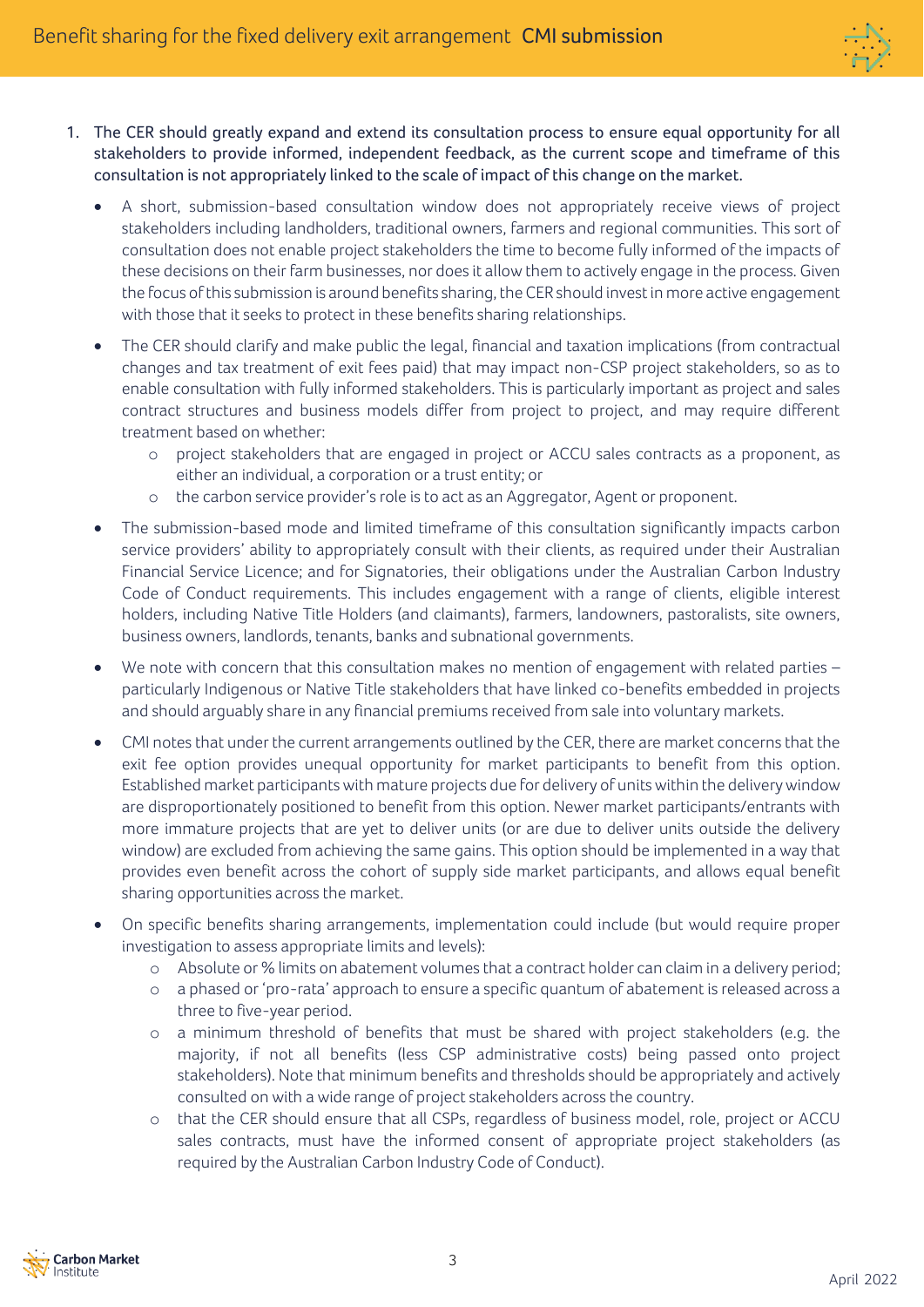

- The Government should clarify its intended use of how the exit payments will be used. These funds should be linked to supporting stronger corporate investment requirements under a strengthened Safeguard Mechanism responsibilities and stronger national emission reduction commitments. For example, the exit payments could be immediately re-invested into:
	- o the Emissions Reduction Fund auction process;
	- o ACCU method development to facilitate further expansion of the market; and/or
	- o Greater extension and outreach services to support the education and capacity building of regional and rural project stakeholders to engage in carbon markets.
	- o Investment in holistic national data collection strategy, including the provision of better data (with appropriate privacy provisions) to the market.
- Any boundaries set on this process should apply the general principles of:
	- o ensuring equal treatment of market participants;
	- o avoiding price shocks and windfall gains;
	- o and overall net benefit to Australia's climate targets.
- 2. The Government should ensure clear understanding of how decisions made here regarding the release of an unknown level of ACCU supply into the market will interact with other interlinked political and policy decisions that are yet to be determined.
	- The outcome of the federal election may have strong impacts on future carbon market demand, supply and price settings, particularly noting a change of Government would likely see declination of Safeguard baselines that will likely stimulate demand for compliance carbon units;
	- The outcome of the Climate Change Authority's review into the eligibility of international carbon credits for use in Australia; and
	- Legislative and regulatory arrangements for proposed Safeguard Mechanism Credits (SMCs), the supply, demand, pricing and integrity standard of which is yet to be revealed.
- 3. In developing benefits sharing arrangements, the CER should have regard to the obligations of carbon service provider signatories as set out in the Australian Carbon Industry Code of Conduct, particularly as they relate to ethical conduct, provision of information and financial advice, disclosure and independent advice, complaints handling, and engagement with the Code Administrator.

CMI notes the recently released statement by the Australian Carbon Industry Code of Conduct Administrator, regarding [Signatory obligations under changing market conditions.](https://carbonmarketinstitute.org/app/uploads/2022/04/Signatory-Obligations-under-Changing-Market-Conditions-Administrator-Statement.pdf)

Changing market conditions may lead to real or perceived market behaviours that fall within the purview of the Code, including those that increase market volatility, uncertainty, or market misconduct. The Code Administrator has stated that it will remain vigilant to ensure there are no behaviours exhibited by Code Signatories that may result in inappropriate benefit at the expense of clients.

To assist Signatories in maintaining best practice integrity and accountability during this period, the Administrator has issued a [statement](https://carbonmarketinstitute.org/app/uploads/2022/04/Signatory-Obligations-under-Changing-Market-Conditions-Administrator-Statement.pdf) as a reminder of their existing obligations to clients as set out in the Code, relating to ethical conduct; provision of information and financial advice; disclosure and independent advice; complaints handling; and engagement with the Code Administrator.

Whilst the obligations outlined in the Administrator's statement currently apply only to carbon service providers that have voluntarily become Signatories to the Code of Conduct, CMIsupports the use of the Code and these particular provisions as an important assurance tool to enhance protection of project stakeholders under these changing benefits sharing arrangements.